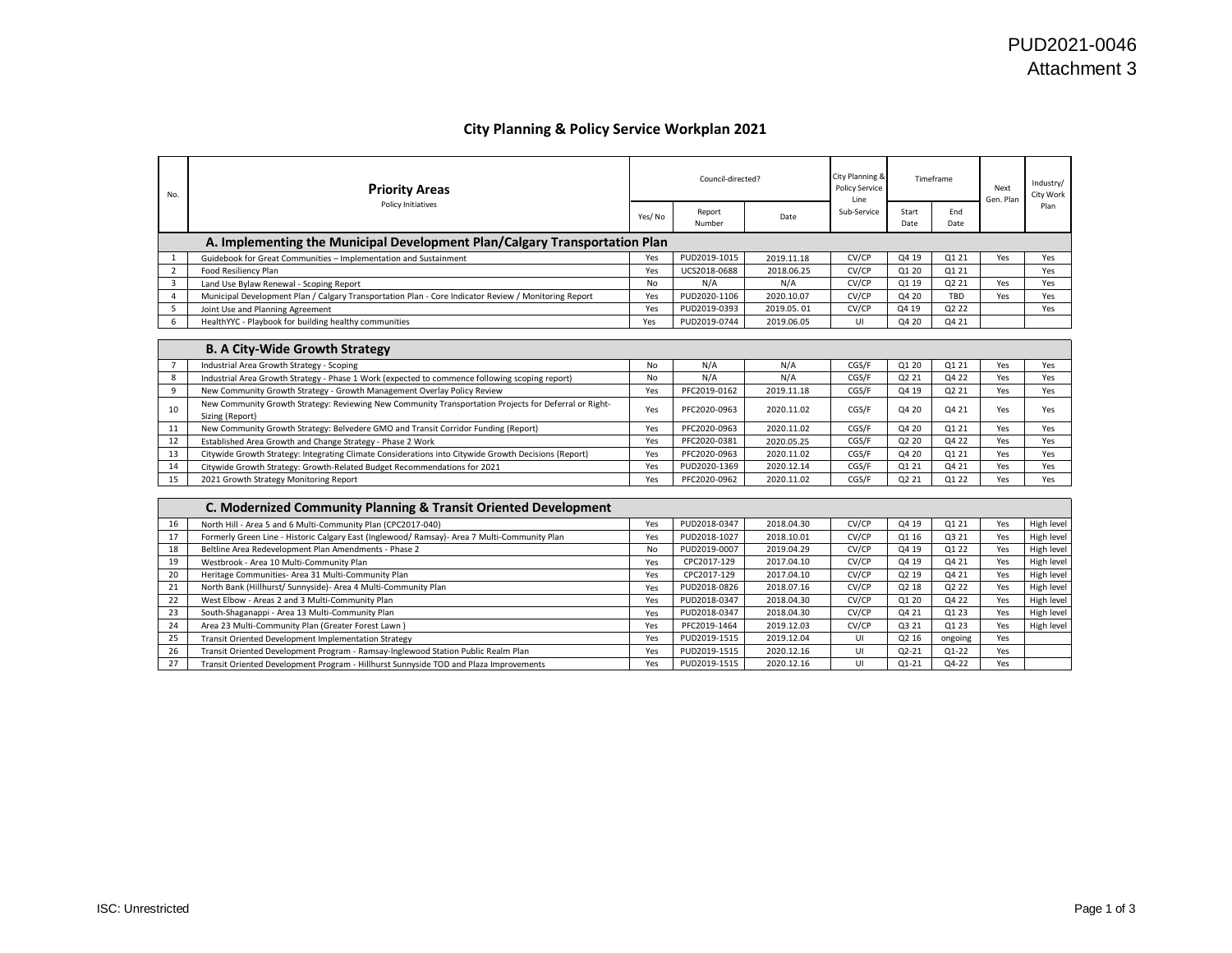|    | D. Connecting Planning and Investment                                                 |     |              |            |       |                   |                 |     |     |
|----|---------------------------------------------------------------------------------------|-----|--------------|------------|-------|-------------------|-----------------|-----|-----|
| 28 | Main Streets - 16 AV NW (Montgomery) - Streetscape Master Plan                        | Yes | PUD2018-0347 | 2018.04.30 |       | Q1 20             | Q4 21           | Yes |     |
| 29 | Main Streets - 17 Avenue SW Construction                                              | Yes | PUD2018-0347 | 2018.04.30 | UI    | Q1 20             | 2022            | Yes |     |
| 30 | Main Streets - 33/34 Avenue SW (Marda Loop) Detailed Design                           | Yes | PUD2018-0347 | 2018.04.30 | UI    | Q1 21             | TBD             | Yes |     |
| 31 | Main Streets - Bowness Rd (Montgomery) Construction                                   | Yes | PUD2018-0347 | 2018.04.30 | UI    | Q1 20             | 2022            | Yes |     |
| 32 | Main Streets - 37 Street SW Construction                                              | Yes | PUD2018-0347 | 2018.04.30 | UI    | Q1 20             | 2022            | Yes |     |
| 33 | Main Streets - 1 Avenue NE and Edmonton Trail NE (Bridgeland) Detailed Design         | Yes | PUD2018-0347 | 2018.04.30 | UI    | Q <sub>2</sub> 20 | <b>TBD</b>      | Yes |     |
| 34 | Main Street Metrics Program (Measuring Success and Determining Future Prioritization) | No  |              |            | UI    | Q3 20             | TBD.            | Yes | No  |
| 35 | Off-site Levy and Centre City Levy Annual Report 2021 (for 2020 Fiscal Year)          | No  | N/A          | N/A        | CGS/F | Q1 21             | Q2 21           |     | Yes |
| 36 | Off-site Levy Investment Income Follow-through Actions                                | Yes | PFC2020-1365 | 2020.12.14 | CGS/F | Q3 20             | Q3 21           |     | Yes |
| 37 | Off-site Levy Audit Implementation                                                    | Yes | AC2019-1241  | 2019.10.15 | CGS/F | Q1 20             | Q4 21           |     | Yes |
| 38 | Off-site Levy Payment Relief Program                                                  | Yes | C2020-0775   | 2020.07.20 | CGS/F | Q2 19             | Q3 21           |     | Yes |
| 39 | Off-site Levy/Centre City Levy Bylaw new bylaw(s)                                     | No  | N/A          | N/A        | CGS/F | Q1 20             | <b>TBD 2022</b> | Yes | Yes |
| 40 | New Community Growth Strategy - Full Operating Cost Model                             | Yes | PFC2019-0162 | 2019.11.18 | CGS/F | Q2 20             | Q1 22           | Yes | Yes |
| 41 | Notice of Motion - Bylaw Setback Reform                                               | Yes | PFC2020-0046 | 2020.01.21 | CV/CP | Q2 20             | ongoing         |     | No  |

|     | E. Downtown Strategy - The Next Generation Downtown                                               |     |                            |            |       |                   |                               |  |
|-----|---------------------------------------------------------------------------------------------------|-----|----------------------------|------------|-------|-------------------|-------------------------------|--|
| 42  | Greater Downtown Plan (Formerly Centre City Plan (10-year update of Council policy portion))      | Yes | PUD2018-0011               | 2018.01.15 | CV/CP | Q1 18             | Q <sub>2</sub> 2 <sub>1</sub> |  |
| 43  | +15 Policy Update Liaison with Roads to address issues and improve content                        | No  | N/A                        | N/A        | CV/CP | Q1 18             | Q3 21                         |  |
| 44  | Chinatown Cultural Plan and Local Area Plan                                                       | Yes | PFC2019-0294, PUD2019-1108 | 2019.03.18 | CV/CP | Q4 19             | Q4 21                         |  |
| 45  | Centre City / Eau Claire Public Realm Construction Projects 2021-2023                             | No  | N/A                        | N/A        | U     | Q1 21             | 2023                          |  |
| 46  | Centre City - Downtown Strategy Implementation                                                    | Yes | PFC2019-0415               | 2019.07.22 | UI    | Q <sub>2</sub> 19 | ongoing                       |  |
| 47  | Centre City - 2 ST SW and 3 ST SW Streetscape Master Plans (related to Green Line)                | No  | N/A                        | N/A        | UI    | Q <sub>2</sub> 19 | TBD                           |  |
| 48  | Future of Stephen Avenue Implementation - Activate and Experiment Program                         | No  | N/A                        | N/A        | UI    | 01 20             | TBD                           |  |
| -49 | 5 Street Underpass Construction Completion                                                        | No  | N/A                        | N/A        | Ui    | Q <sub>2</sub> 18 | Q4                            |  |
| 50  | 9-Block Implementation and Transition to "Downtown District" Implementation Strategy              | No  | N/A                        | N/A        | UI    | O <sub>1</sub>    | TBD                           |  |
| 51  | Notice of Motion C2020-1439 - Providing Incentive to Residential Development in the Downtown Core | Yes | NM C2020-1439              | 2020.12.15 |       | Q1 21             | Q <sub>2</sub> 2 <sub>1</sub> |  |

|    | <b>F. Corporate Initiatives &amp; Legislative Requirements</b>                             |     |              |            |            |       |         |     |
|----|--------------------------------------------------------------------------------------------|-----|--------------|------------|------------|-------|---------|-----|
| 52 | Calgary Metropolitan Regional Board Growth and Servicing Plan                              | No  | N/A          | N/A        | CGS/F      | Q1 20 | Q1 21   | Yes |
| 53 | City-wide Environment Strategy and Action Plan - Land Use Policy Review and Implementation | Yes |              |            | <b>ESM</b> | Q4 20 | Q2 21   |     |
| 54 | Landfill - Subdivision and Development Regulation Setbacks                                 | Yes | C2018-1337   | 2018.11.19 | CV/CP      | Q2 20 | Q2 21   | Yes |
|    | Flood Resiliency (Bylaw and Policy)                                                        | Yes | UCS2017-0266 | 2017.03.22 | CV/CP      | Q2 20 | Q2 21   | Yes |
| 56 | AVPA - Updates/ Process of Amendment                                                       | Yes | PUD2018-1400 | 2018.12.17 | CV/CP      | Q3 20 | Q2 21   |     |
|    | City of Calgary/ T'suu Tina Development Coordination                                       | Yes | IGA2018-0499 | 2018.02.28 | CV/CP      | Q1 18 | ongoing |     |

| No. | <b>Pending Initiatives</b>                                                                   |         | Council-directed? |            | City Planning<br>and Policy<br>Service Line |               |                    | Next<br>Gen. Plan | Industry/<br>City Work |
|-----|----------------------------------------------------------------------------------------------|---------|-------------------|------------|---------------------------------------------|---------------|--------------------|-------------------|------------------------|
|     |                                                                                              | Yes/ No | Report<br>Number  | Date       | Sub-Service                                 | Start<br>Date | <b>Fnd</b><br>Date |                   | Plan                   |
| 58  | Future Multi-Community Plan (formerly Bridgeland/Riverside Area Redevelopment Plan Planning) | Yes     | CPC2017-129       | 2017.04.10 | CV/CP                                       | TBD           | TBD                | Yes               |                        |
| 59  | Updates to the Belvedere Area Structure Plan and Rocky View Intermunicipal Development Plan  | Yes     | PUD2020-0047      | 2020.02.05 | CP.                                         | Q3 20         | Q <sub>2</sub> 21  |                   |                        |
| 60  | Update to Community Outreach for Planning                                                    | Yes     | CPC2018-0883      | 24-Sep-18  | DA                                          | Q4 18         | Q2 21              |                   | Yes                    |
| 61  | Chinook - Area 8 Multi-Community Plan                                                        | Yes     | PUD2019-0128      | 2019.03.06 | CV/CP                                       | Q1 17         | Q4 22              | Yes               |                        |
| 62  | Formerly Green Line - (Millican-Ogden & South Hill) - Area 34 Multi-Community Plan           | Yes     | PUD2018-1027      | 2018.10.01 | CV/CP                                       | Q1 16         | Q4 22              | Yes               |                        |
| 63  | <b>Annexation Request - Sirocco</b>                                                          | No      | IGA2020-1153      | 2020.11.02 | CV/CP                                       | Q1 21         | TBD                |                   |                        |

## **City Planning & Policy Service Line Sub-Services Legend**

**CH:** Calgary Heritage Authority (Civic Partner) **CGS/F:** City Growth Strategies and Funding **CV/CP:** City Vision and Community Planning **HP:** Heritage Preservation **UI:** Urban Initiatives and Implementation **DA:** Development Approvals **BS:** Building Safety